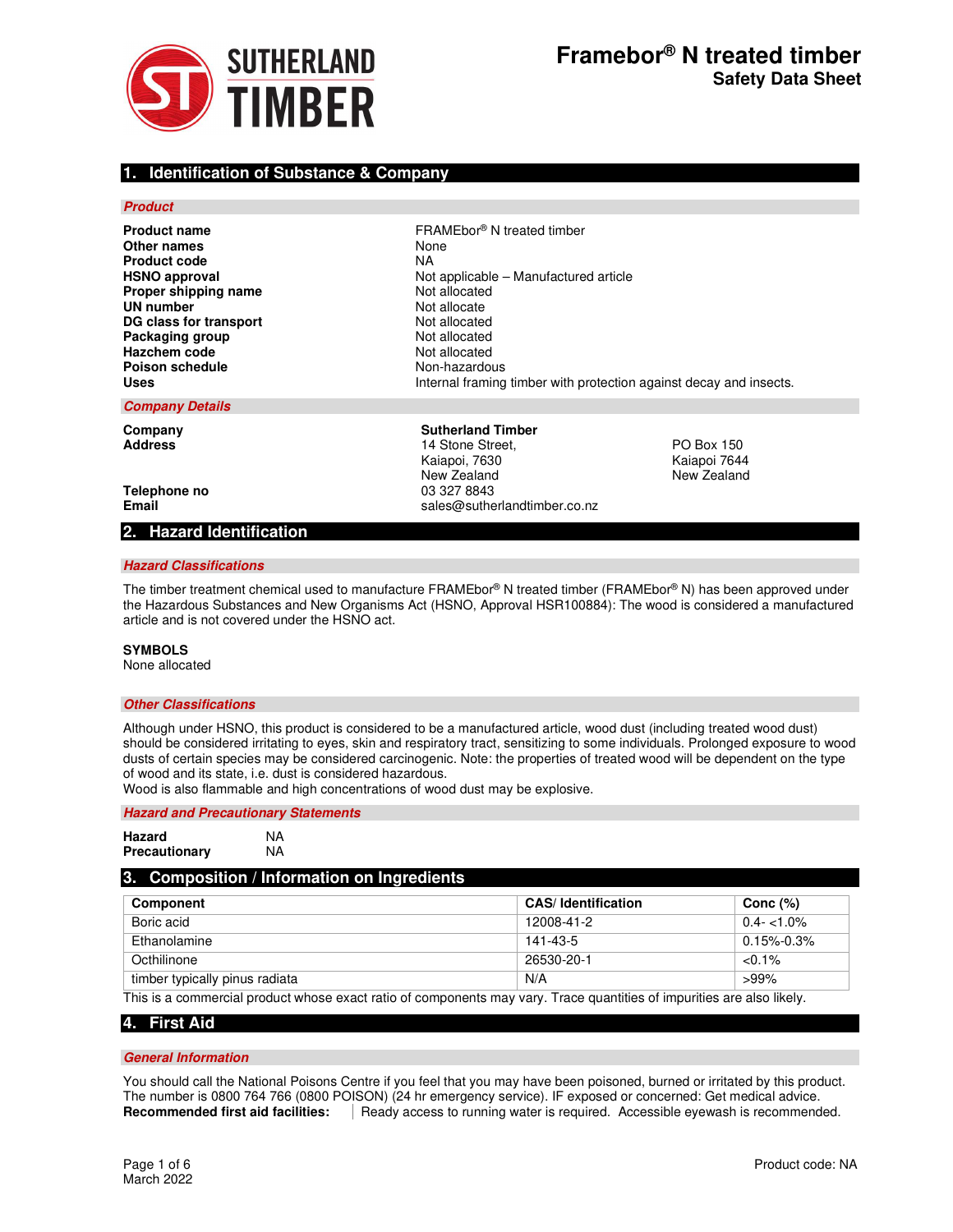

| <b>Exposure</b>     |                                                                                                                                                                                                                                                                                                                                                                                                                                                                                                                              |
|---------------------|------------------------------------------------------------------------------------------------------------------------------------------------------------------------------------------------------------------------------------------------------------------------------------------------------------------------------------------------------------------------------------------------------------------------------------------------------------------------------------------------------------------------------|
| Swallowed           | Unlikely to occur, however if FRAMEbor® N treated wood dust is swallowed abdominal<br>discomfort and vomiting may occur. In case of persistent symptoms, contact the National<br>Poisons Centre or a Doctor. If consious, give plenty of water to drink. Do NOT induce<br>vomiting. Seek medical assisitance. If vomiting occur, place victim face downwards, with<br>head turned to the side and lower than hips to prevent vomit entering the lungs.                                                                       |
| Eye contact         | Treated or untreated wood dust irritate the eye. If product gets in eyes, wash material<br>from them with running water for 15 minutes. If symptoms persist, seek medical advice.                                                                                                                                                                                                                                                                                                                                            |
| <b>Skin contact</b> | Avoid skin contact with freshly treated timber as residual solvent and/or dust may cause<br>mild dermatitis or skin sensitivity. If symptoms persist, seek medical advice. Wash<br>contaminated skin with plenty of soap and water.                                                                                                                                                                                                                                                                                          |
| Inhaled             | Wood dust may cause irritation to nose, throat and lungs resulting in breathing difficulty.<br>Inhalation of vapour can result in headaches, dizziness and possible nausea. Take care<br>to avoid breathing any fumes from freshly treated timber. Wood dust is a possible<br>sensitiser and so if coughing, dizziness or shortness of breath is experienced, remove the<br>patient to fresh air immediately. If patient is unconscious, place in the recovery position<br>(on the side) for transport and contact a doctor. |

## **Advice to Doctor**

Treat symptomatically

| 5. Firefighting Measures                                                                               |                                                                                                                                                                                                                                                                                                                                 |
|--------------------------------------------------------------------------------------------------------|---------------------------------------------------------------------------------------------------------------------------------------------------------------------------------------------------------------------------------------------------------------------------------------------------------------------------------|
| Fire and explosion hazards                                                                             | Treated wood is flammable. In addition wood dusts may be explosive at high<br>concentrations. LEL of wood dust: $40g/m3$ or air.                                                                                                                                                                                                |
| Suitable extinguishing<br>substances<br>Unsuitable extinguishing<br>substances                         | Flammability of timber after treatment is the same as other wood products. Fire may be<br>extinguished using water or other firefighting mediums.<br>None known                                                                                                                                                                 |
| <b>Products of combustion</b>                                                                          | Carbon dioxide, and if combustion is incomplete, carbon monoxide and smoke. Water.<br>May form toxic mixtures in air and may accumulate in sumps, pits and other low-lying<br>spaces, forming potentially explosive mixtures.                                                                                                   |
| <b>Protective equipment</b>                                                                            | Self-contained breathing apparatus. Safety boots, non-flammable overalls, gloves, hat<br>and eye protection.                                                                                                                                                                                                                    |
| Hazchem code                                                                                           | None allocated                                                                                                                                                                                                                                                                                                                  |
| 6. Accidental Release Measures                                                                         |                                                                                                                                                                                                                                                                                                                                 |
| Containment<br><b>Emergency procedures</b><br>Clean-up method<br><b>Disposal</b><br><b>Precautions</b> | There is no current legal requirement for containment of this product.<br>Not applicable<br>Not applicable<br>Not applicable<br>Wear protective equipment to prevent skin and eye contamination and the inhalation of<br>vapours or dust from freshly impregnated timbers and sawdust. Work up wind or<br>increase ventilation. |
| 7. Storage & Handling                                                                                  |                                                                                                                                                                                                                                                                                                                                 |
| <b>Storage</b>                                                                                         | Avoid storage of harmful substances with food. Keep from extreme heat and open<br>flames. Avoid contact with incompatible substances as listed in Section 10.                                                                                                                                                                   |
| <b>Handling</b>                                                                                        | Keep exposure to a minimum, and minimise the quantities kept in work areas. After<br>working with FRAMEbor® N treated wood wash hands before eating, drinking, smoking or                                                                                                                                                       |

otherwise placing your hands near your mouth or rubbing your eyes. See section 8 with regard to personal protective equipment requirements. Avoid skin and eye contact and

inhalation of the vapour of freshly treated timber and with sawdust.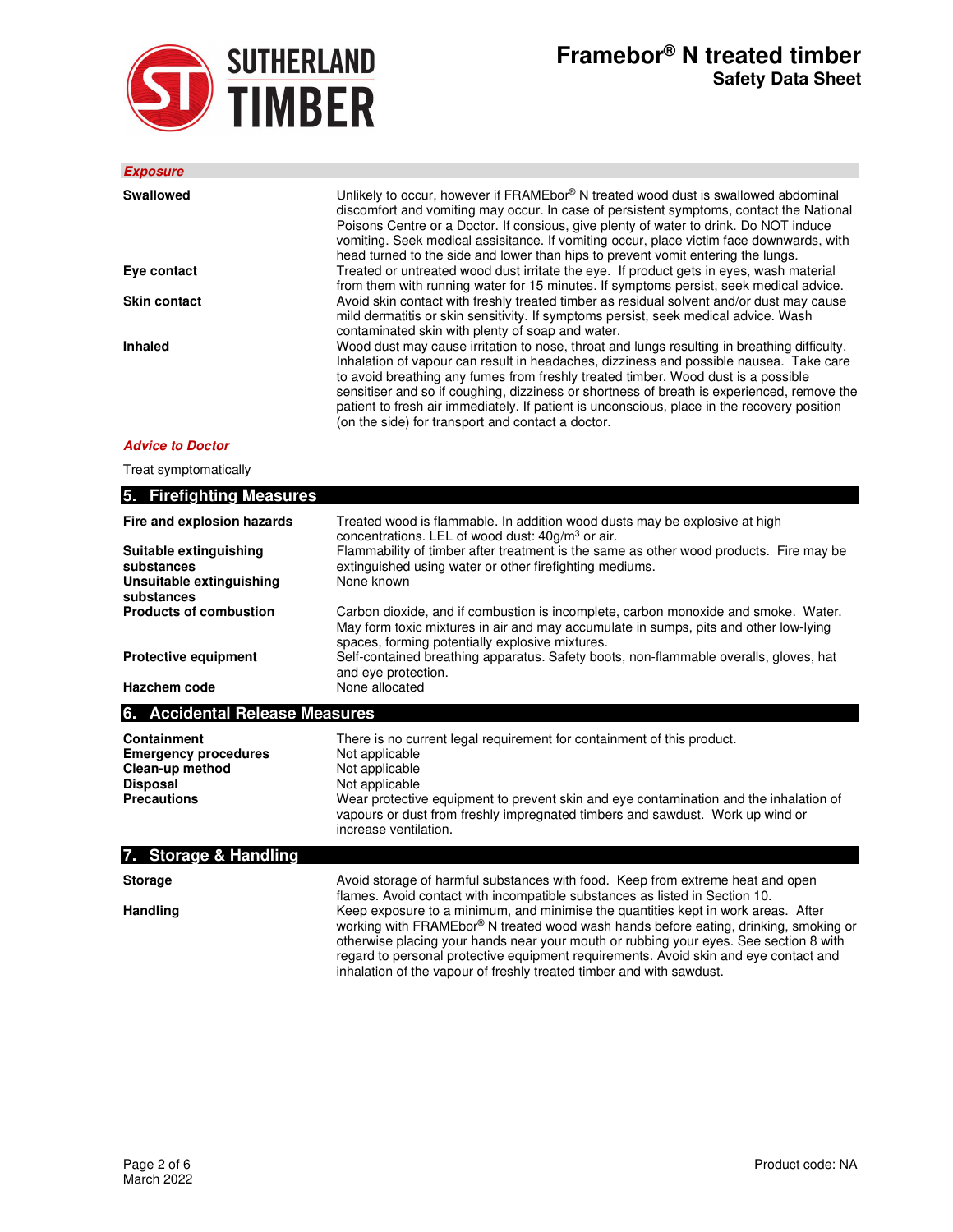

## **8. Exposure Controls / Personal Protective Equipment**

### **Workplace Exposure Standards**

A workplace exposure standard (WES) has not been established by WorkSafe NZ for this product. There is a general limit of 3mg/m<sup>3</sup> for respirable particulates and 10mg/m<sup>3</sup> for inhalable particulates when limits have not otherwise been established.

| <b>NZ Workplace</b>  | <b>Ingredient</b>                                                                                            | <b>WES-TWA</b>                                                                | <b>WES-STEL</b>                                          |
|----------------------|--------------------------------------------------------------------------------------------------------------|-------------------------------------------------------------------------------|----------------------------------------------------------|
| <b>Exposure Stds</b> | Wood dusts:<br>Certain hard woods*<br>Soft wood*<br>Boric acid see Borates:<br>Borates, tetra, sodium salts: | $0.5 \,\mathrm{mg/m^3}$<br>2 mg/m <sup>3</sup> for 8 and 12 hour shifts*      | Data unavailable<br>Data unavailable*                    |
|                      | anhydrous<br>decahydrate<br>pentahydrate                                                                     | $1 \,\mathrm{mg/m^3}$<br>5 <sub>mq</sub> /m <sup>3</sup><br>$1 \text{mq/m}^3$ | Data unavailable<br>Data unavailable<br>Data unavailable |

NOTES: The NZ exposure standard is higher than in other countries. Exposure should be kept as low as practicable to reduce the risk of lung cancer.

Hardwood dust is a confirmed/suspected carcinogen depending on hard wood type, sensitiser.

### **Engineering Controls**

In industrial situations, it is expected that employee exposure to hazardous substances will be controlled to a level as far below the WES as practicable by applying the hierarchy of control required by the Health and Safety at Work Act (2015) and the Health and Safety at Work (General Risk and Workplace Management) Regulations 2016. Exposure can be reduced by process modification, use of local exhaust ventilation, capturing substances at the source, or other methods. If you believe air borne concentrations of mists, dusts or vapours are high, you are advised to modify processes or increase ventilation.

#### **Personal Protective Equipment**

| Eyes:               | Avoid contact with eyes. Use safety glasses when machining treated timber and sawdust<br>is likely.                                                                                                                                                  |
|---------------------|------------------------------------------------------------------------------------------------------------------------------------------------------------------------------------------------------------------------------------------------------|
| Skin:               | Avoid repeated or prolonged exposure to treated wood. Wear overalls, safety boots and<br>gloves when handling treated wood. If sawdust accumulates on clothes, launder before<br>re-use. Wash work clothes separately from other household clothing. |
| <b>Respiratory:</b> | Avoid breathing wood dust. Use a dustmask, e.g. class P1 or P2 disposable respirators,<br>when machining treated timber and sawdust is likely.                                                                                                       |

## **WES Additional Information**

Hard wood dusts are considered carcinogenic. Pine is regarded as soft wood.

| 9. Physical & Chemical Properties            |                                                                                                                                           |
|----------------------------------------------|-------------------------------------------------------------------------------------------------------------------------------------------|
| Appearance                                   | Products appear as standard timber ranging from solid wood to plywood.                                                                    |
| <b>Odour</b>                                 | Similar to other wood products                                                                                                            |
| рH                                           | Not applicable                                                                                                                            |
| Vapour pressure                              | Unknown                                                                                                                                   |
| <b>Boiling point</b>                         | N/A                                                                                                                                       |
| <b>Volatile materials</b>                    | N/A                                                                                                                                       |
| Freezing / melting point                     | N/A                                                                                                                                       |
| <b>Solubility</b>                            | Not soluble                                                                                                                               |
| Specific gravity / density                   | Not available                                                                                                                             |
| <b>Flash point</b>                           | Non-flammable                                                                                                                             |
| Danger of explosion                          | Certain wood dust may be explosive at high concentrations. LEL (wood dust) = $40g/m3$ air.                                                |
| <b>Auto-ignition temperature</b>             | Not established                                                                                                                           |
| Upper and lower flammable                    | LEL (wood dust) = $40g/m3$ air.                                                                                                           |
| limits                                       |                                                                                                                                           |
| <b>Corrosiveness</b>                         | Not corrosive                                                                                                                             |
| 10. Stability & Reactivity                   |                                                                                                                                           |
| <b>Stability</b><br>Conditiona to he ovaided | Stable under normal use and storage conditions.<br>Keep away from courage of ignition and flammable materials (see below). Tracted timber |

**Conditions to be avoided** entity over a keep away from sources of ignition and flammable materials (see below). Treated timber off-cuts should not be used as fuel for barbeques or heating fires, garden mulch or animal bedding.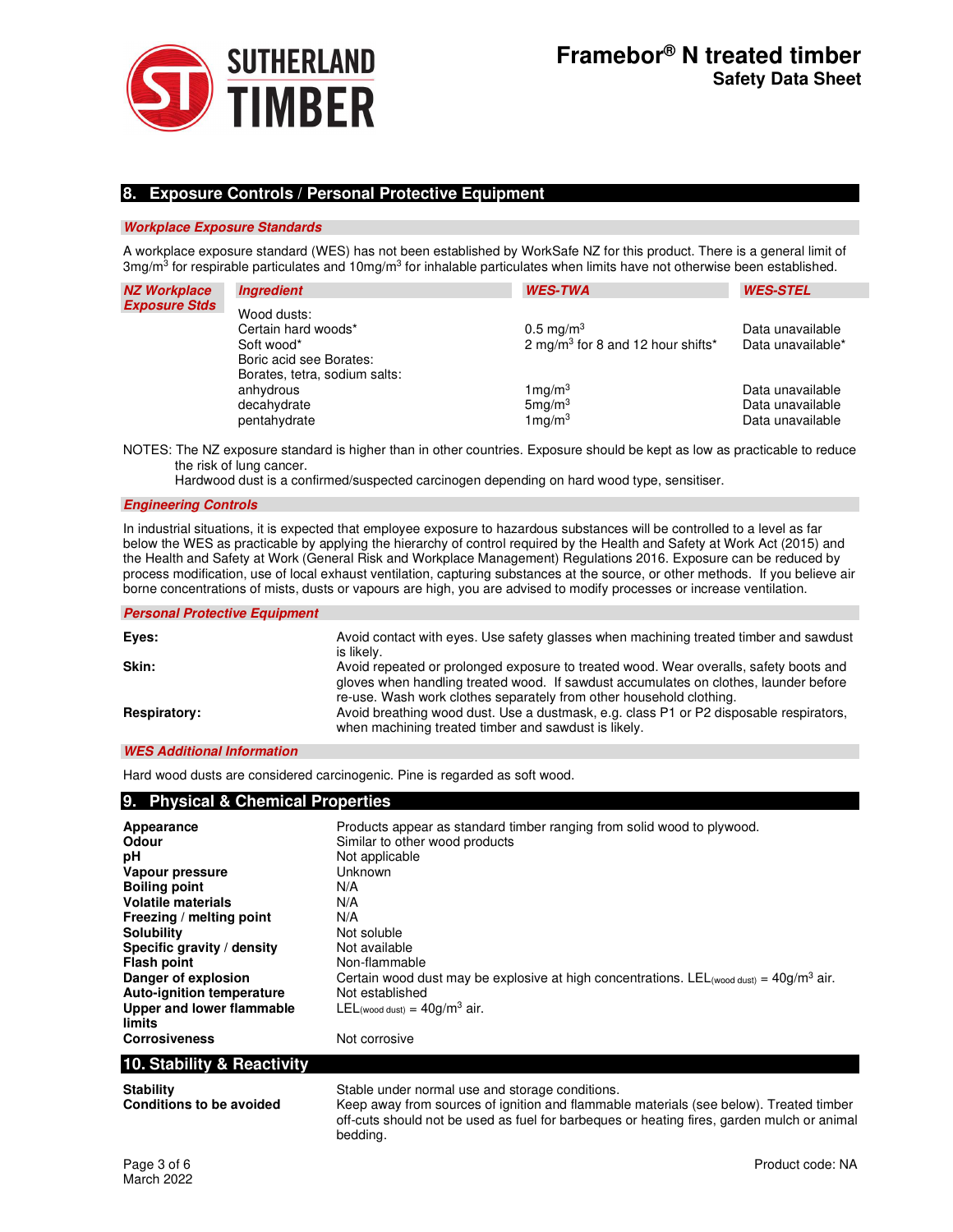

# **Framebor® N treated timber Safety Data Sheet**

**Incompatible groups** Non specified **Substance Specific Incompatibility Hazardous decomposition products Hazardous reactions** 

There are no specific incompatibilities for this chemical.

Carbon dioxide, and if combustion is incomplete, carbon monoxide and smoke. Nitrogen, and under some circumstances, oxides of nitrogen. Water.

## **11. Toxicological Information**

### **Summary**

No specific data is available for this product.

If ingested, wood dusts may cause nausea, abdominal pain, vomiting or diarrhoea.

Contact of wood dusts with skin may result in discomforting and may cause skin to dry out.

Wood dust may be irritating to eyes causing tearing, pain and redness.

Wood dusts may be irritating if inhaled

Various wood dusts may cause dermatitis, allergic respiratory effects and cancer (hardwoods)

### **Supporting Data**

| Acute          | Oral                                         | No data for the timber is available. Using $LD_{50}$ 's for actives, the calculated $LD_{50}$ (oral, rat)<br>for the mixture is >5,000 mg/kg. Data considered includes: Boric acid 6216 mg/kg.                                                                                                                                                                                                                                                                                                                                                                                                                                                                                                          |
|----------------|----------------------------------------------|---------------------------------------------------------------------------------------------------------------------------------------------------------------------------------------------------------------------------------------------------------------------------------------------------------------------------------------------------------------------------------------------------------------------------------------------------------------------------------------------------------------------------------------------------------------------------------------------------------------------------------------------------------------------------------------------------------|
|                | Dermal                                       | No data for the timber is available. Using $LD_{50}$ 's for ingredients, the calculated $LD_{50}$<br>(dermal, rat) for the mixture is $>2,000$ mg/kg.                                                                                                                                                                                                                                                                                                                                                                                                                                                                                                                                                   |
|                | Inhaled                                      | No data for the timber is available.                                                                                                                                                                                                                                                                                                                                                                                                                                                                                                                                                                                                                                                                    |
|                | Eye                                          | No data for the timber is available. The mixture is not considered to be an eye irritant                                                                                                                                                                                                                                                                                                                                                                                                                                                                                                                                                                                                                |
|                | <b>Skin</b>                                  | No data for the timber is available. The mixture is not considered to be a skin irritant                                                                                                                                                                                                                                                                                                                                                                                                                                                                                                                                                                                                                |
| <b>Chronic</b> | <b>Sensitisation</b>                         | The treatment chemicals used are considered to be a respiratory sensitizer, because at<br>least one of the ingredients present in greater than 0.1% is known to be a respiratory<br>sensitizer. The treated timber is considered non-hazardous.                                                                                                                                                                                                                                                                                                                                                                                                                                                         |
|                | <b>Mutagenicity</b>                          | No data for the timber is available. No ingredient present at concentrations $> 0.1\%$ is<br>considered a mutagen.                                                                                                                                                                                                                                                                                                                                                                                                                                                                                                                                                                                      |
|                | Carcinogenicity                              | No data for the timber is available. Wood dusts are considered carcinogenic. The<br>National Toxicology Program (NTP) and The International Agency for Research on<br>Cancer (IARC) classify wood dust as a human carcinogen (IARC Group 1). This<br>classification is based primarily on increased risk in the occurrence of adenocarcinomas<br>of the naval cavities and paranasal sinuses associated with exposure to wood dust. The<br>evaluation did not find sufficient evidence to associate cancers of the oropharynx,<br>hypopharynx, lung, lymphatic and hematopoitic systems, stomach, colon or rectum with<br>exposure to wood dusts. FRAMEbor® is not considered to be a known carcinogen. |
|                | Reproductive /<br>Developmental              | The treatment chemical used is considered to be a suspected reproductive or<br>developmental toxicant, because at least one of the ingredients present in greater than<br>0.1% is suspected to be a reproductive or developmental toxicant. The treated timber is<br>considered non-hazardous.                                                                                                                                                                                                                                                                                                                                                                                                          |
|                | <b>Systemic</b>                              | The treatment chemical used is considered to be a known or presumed target organ<br>toxicant, because at least one of the ingredients present in greater than 1% is known or<br>presumed to be a target organ toxicant. The treated timber is considered non-hazardous.                                                                                                                                                                                                                                                                                                                                                                                                                                 |
|                | <b>Aggravation of</b><br>existing conditions | Repeated exposures over many years to uncontrolled dust, gas and vapours from these<br>timbers may increase the risk of allergic dermatitis, asthma, or chronic nose or throat<br>irritation in some people. The risk of nasal or paranasal sinus cancers may also be<br>increased. If workplace practices noted in this SDS are followed, no chronic health effects<br>are anticipated.                                                                                                                                                                                                                                                                                                                |

## **12. Ecological Data**

### **Summary**

**Supporting Data** 

FRAMEbor® N treated timber is safe to use in normal circumstances. Contact with the environment highly unlikely to pose a significant environmental hazard.

| Aquatic                | No data for timber is available. Using EC <sub>50</sub> 's for ingredients, the calculated EC <sub>50</sub> for the<br>mixture is > 100 mg/L. Data considered includes: Boric acid 24 mg B/L |
|------------------------|----------------------------------------------------------------------------------------------------------------------------------------------------------------------------------------------|
| <b>Bioaccumulation</b> | No data for timber is available. No evidence of bioaccumulation.                                                                                                                             |
| Degradability          | No data for timber is available.                                                                                                                                                             |
| Soil                   | No data available for the timber. EPA has not classified the mixture as ecotoxic in the soil<br>environment. The soil toxicity value for the mixture is $\geq 100$ mg/kg.                    |
|                        |                                                                                                                                                                                              |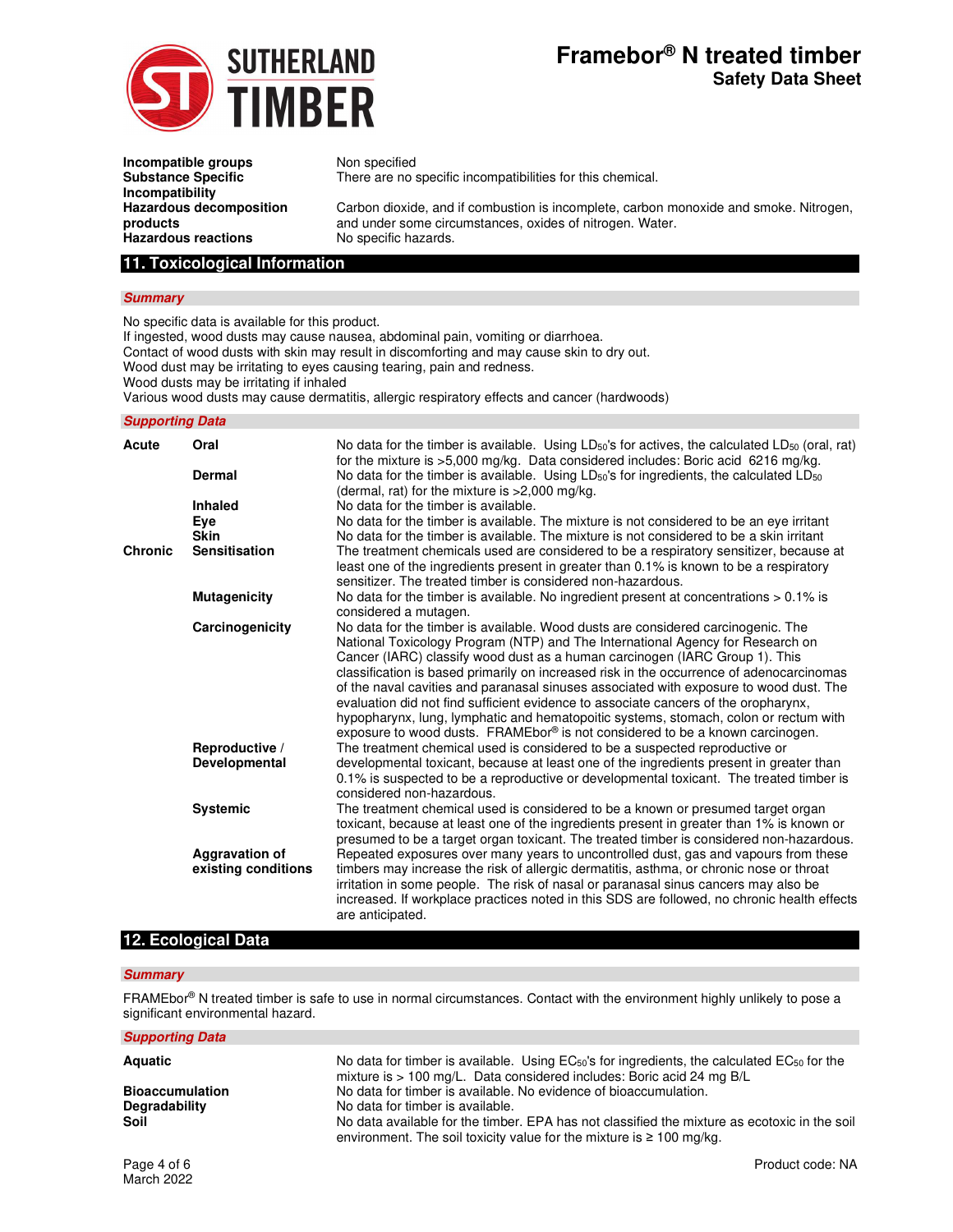

# **Framebor® N treated timber Safety Data Sheet**

| <b>Terrestrial vertebrate</b>      | No data for the mixture. EPA has not classified the timber as ecotoxic to terrestrial<br>vertebrates. See acute toxicity.                                                                                                                                                                                                                                                        |  |
|------------------------------------|----------------------------------------------------------------------------------------------------------------------------------------------------------------------------------------------------------------------------------------------------------------------------------------------------------------------------------------------------------------------------------|--|
| <b>Terrestrial invertebrate</b>    | No data for the timber. EPA has not classified the timber as ecotoxic to terrestrial<br>invertebrates.                                                                                                                                                                                                                                                                           |  |
| <b>Biocidal</b>                    | Not applicable.                                                                                                                                                                                                                                                                                                                                                                  |  |
| <b>13. Disposal Considerations</b> |                                                                                                                                                                                                                                                                                                                                                                                  |  |
| <b>Restrictions</b>                | There are no product-specific restrictions, however, local council and resource consent<br>conditions may apply, including requirements of trade waste consents.                                                                                                                                                                                                                 |  |
| <b>Disposal method</b>             | Disposal of this product must comply with the Hazardous Substances (Disposal) Notice<br>2017 and the requirements of the Resource Management Act for which approval should<br>be sought from the Regional Authority. The substance must be treated and therefore<br>rendered non-hazardous before discharge to the environment.                                                  |  |
| Contaminated packaging             | Disposal of contaminated packaging must comply with the Hazardous Substances<br>(Disposal) Notice 2017 clause 12. Ensure that the package is rendered incapable of<br>containing any substance and is disposed in a manner that is consistent with the<br>requirements of the substance it contained and the material of the package. If possible<br>reuse or recycle packaging. |  |

## **14. Transport Information**

## **Land Transport Rule: Dangerous Goods 2005 - NZS 5433:2007**

There are no specific restrictions for this product (not a dangerous good).

| UN number:          | Not allocated | Proper shipping name: | Not allocated |
|---------------------|---------------|-----------------------|---------------|
| Class(es)           | Not allocated | Packing group:        | Not allocated |
| <b>Precautions:</b> | none          | Hazchem code:         | Not allocated |

## **15. Regulatory Information**

This product is not considered to be a hazardous substance under the HSNO act. It is a manufactured article.

### **Specific Workplace Controls**

Not applicable

## **Other Legislation**

In New Zealand, the use of this product may come under the Resource Management Act and Regulations, the Health and Safety at Work Act 2015 and the Health and Safety at Work (General Risk and Workplace Management) Regulations 2016, local Council Rules and Regional Council Plans.

## **16. Other Information**

## **Abbreviations**

| <b>Approval Code</b>             | For the wood preservative: Approval HSR100884 Controls, EPA. www.epa.govt.nz                                                                                                                      |
|----------------------------------|---------------------------------------------------------------------------------------------------------------------------------------------------------------------------------------------------|
| <b>CAS Number</b>                | Unique Chemical Abstracts Service Registry Number                                                                                                                                                 |
| $EC_{50}$                        | Ecotoxic Concentration 50% – concentration in water which is fatal to 50% of a test<br>population (e.g. daphnia, fish species)                                                                    |
| <b>EPA</b>                       | Environmental Protection Authority (New Zealand)                                                                                                                                                  |
| <b>HAZCHEM Code</b>              | Emergency action code of numbers and letters that provide information to emergency<br>services, especially fire fighters                                                                          |
| <b>HSNO</b>                      | Hazardous Substances and New Organisms (Act and Regulations)                                                                                                                                      |
| <b>IARC</b>                      | International Agency for Research on Cancer                                                                                                                                                       |
| LEL.                             | Lower Explosive Limit                                                                                                                                                                             |
| $LD_{50}$                        | Lethal Dose $50\%$ – dose which is fatal to $50\%$ of a test population (usually rats).                                                                                                           |
| $LC_{50}$                        | Lethal Concentration 50% – concentration in air which is fatal to 50% of a test population<br>(usually rats)                                                                                      |
| <b>NZIoC</b>                     | New Zealand Inventory of Chemicals                                                                                                                                                                |
| <b>MSDS (SDS)</b>                | Material Safety Data Sheet (or Safety Data Sheet)                                                                                                                                                 |
| <b>STEL</b>                      | Short Term Exposure Limit - The maximum airborne concentration of a chemical or<br>biological agent to which a worker may be exposed in any 15 minute period, provided the<br>TWA is not exceeded |
| <b>TWA</b>                       | Time Weighted Average – generally referred to WES averaged over typical work day<br>(usually 8 hours)                                                                                             |
| <b>UEL</b>                       | Upper Explosive Limit                                                                                                                                                                             |
| Page 5 of 6<br><b>March 2022</b> | Product code: NA                                                                                                                                                                                  |